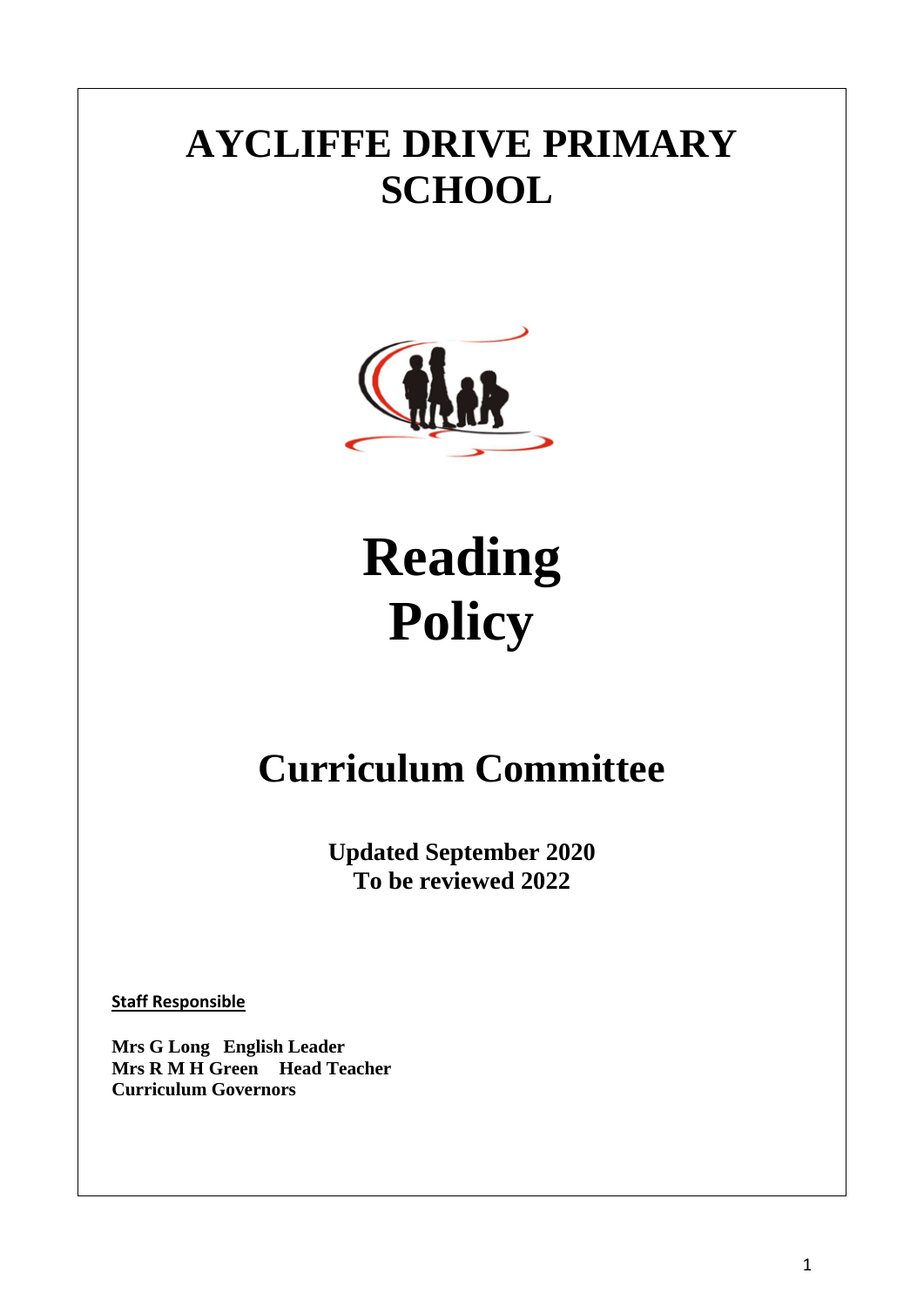# **Reading Policy**

# **Aims**

To enable children to

- Develop positive attitudes to reading that ensure reading is an enjoyable and meaningful experience
- Use reading as a fundamental part of all curriculum planning and development
- Develop a range of reading strategies that allow children to tackle reading problems and the wider curriculum with confidence
- Read and respond to a variety of texts whilst developing an increased level of fluency and independence.

#### **Ways we teach reading**

## *Guided Reading*

KS1 and KS2 classes teach guided reading groups a minimum of three times a week, outside of English lessons. Books are matched to groups reading ability and slightly higher for challenge. A range of texts are used to focus on comprehension and specific features. This is an opportunity for teachers to model the act of being a fluent reader.

## *Reading Fluency Project*

Staff are trained in teaching reading fluency after the English Leader completed the HFL project.

At KS1 this aims to accelerate achievement in reading fluency and comprehension in a short space of time. The strategies of modelled expressive reading, echo reading, repeated re reading, skilled questioning, challenging text selection and modelling comprehension skills also improve the trajectory of pupils towards the expected standard in reading at the end of KS2.

#### *Shared Reading*

This takes place during English sessions. This includes big books or texts displayed on the Interactive whiteboard. During this time, specific reading skills or features of differing genres will be taught. This is an opportunity to discuss the use of language and widen children's vocabulary.

#### *Independent Reading*

Children engage in independent, sustained reading daily. It provides an opportunity for pupils to read and enjoy a range of texts and to apply reading strategies. Each class has a dedicated reading area containing a range of books and text types for children to access independently. Every class should have a range of books including:

- $\bullet$  Poetry / plays
- Fiction the choice of books reflects the spread of interest and reading abilities across the class, for example picture books, graphic novels, etc
- Non-fiction as wide a range as possible, including plenty linked to the subject areas being studied
- Books from a range of cultures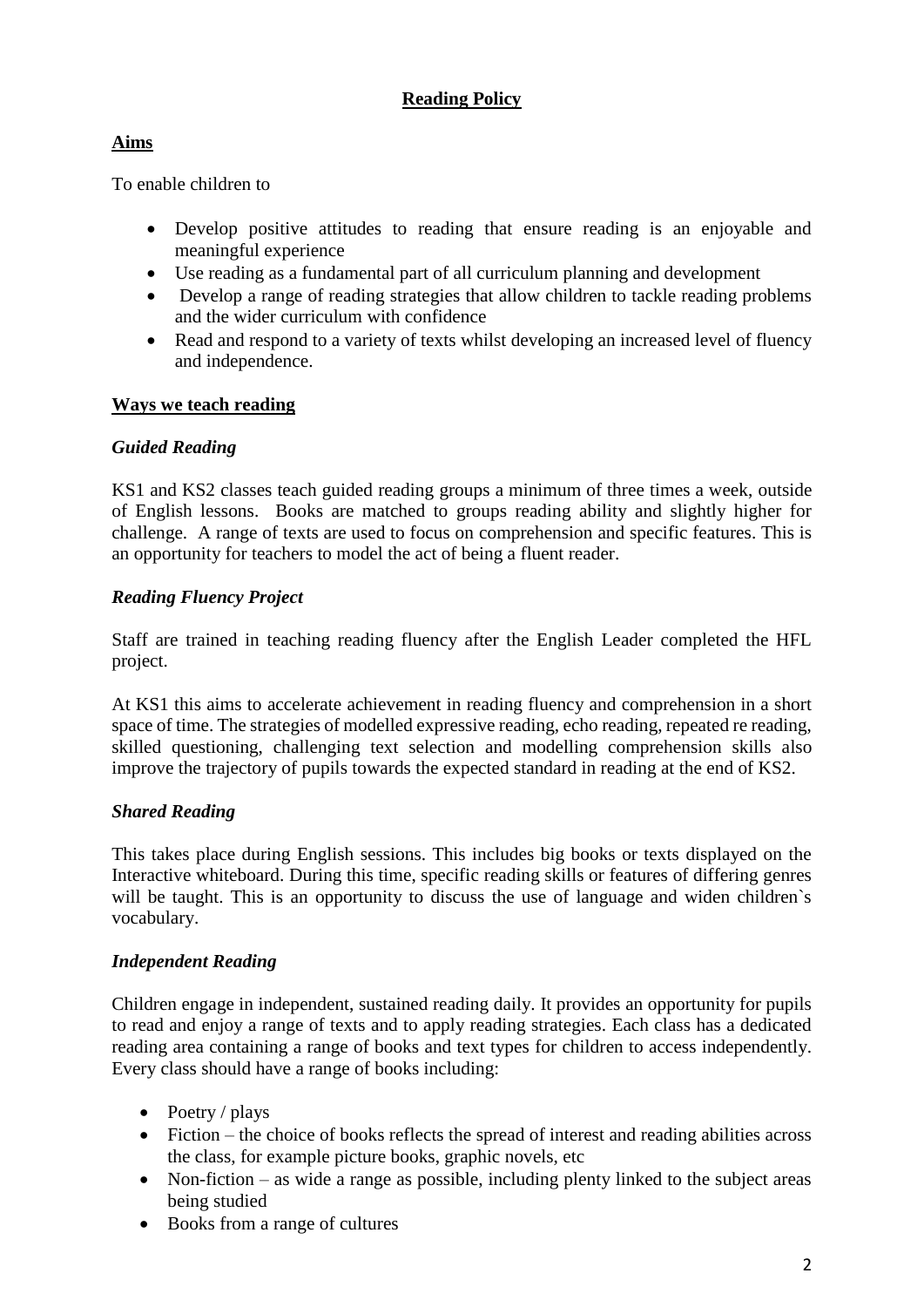## *1:1 Reading and Reading Scheme*

EYFS, KS1 and KS2: Children are heard reading independently by an adult on a regular basis, changing their books when required. Children work their way through the stages according to their ability, progressing to reading literature of their choice (checked for suitability by an adult where necessary).

# *Phonics*

The EYFS follow 'Letters and Sounds' as well as using the 'Jolly Phonics' scheme and resources. KS1 also follow 'Letters and Sounds' as well as the national curriculum spelling requirements. Children are assessed and grouped according to phonic ability. Sessions are taught daily in EYFS and 3xweekly in KS1. One weekly session is dedicated to applying the specific GPC from that week to a text.

Pupils who are not secure on phase 6 of 'Letters and Sounds' by the end of year 2 will continue to receive phonic teaching in Year 3 and beyond.

#### *SPAG*

In LKS2 grammar is taught during the year as part of each English unit. Grammar lessons are mainly taught during the second phase of each unit, with each objective being covered multiple times through the year within the genres which are most applicable. Grammar is assessed through the final pieces of work for each unit and unaided writing. Spelling is taught in discrete lesson through the week. Children are taught strategies to help them learn the words in the year 3 and 4 spelling list. They are also explicitly taught morphology, entomology and recap alternative graphemes in regular spelling lessons, based upon the No Nonsense Spelling scheme. Dictations are used to assess the word list and example words from spelling lessons.

#### **Foundation Stage**

Children are heard read by an adult at least once a week. This can take the form of key words, sounds or individual reading books. This will be recorded in the child`s reading record book which is used as a communication tool between parents and teachers.

Reading books are changed regularly at the discretion of the staff. This is usually weekly unless further practice of the book is felt appropriate.

Children may read to other adults such as parent helpers.

Parents are expected to listen to their child read and ask questions about the book to check comprehension and are asked to make comments in their child`s reading record book.

#### **Fostering a Love of Reading**

Pupils at Aycliffe Drive deserve a rich curriculum that encourages a love of literature. We believe that active encouragement of reading for pleasure is a core part of every child's educational entitlement.

- Staff read quality texts to their children for at least fifteen minutes every day.
- Reading mornings in EYFS where parents and carers come into school to read with their child and borrow a book.
- Independent reading time in appropriate classes.